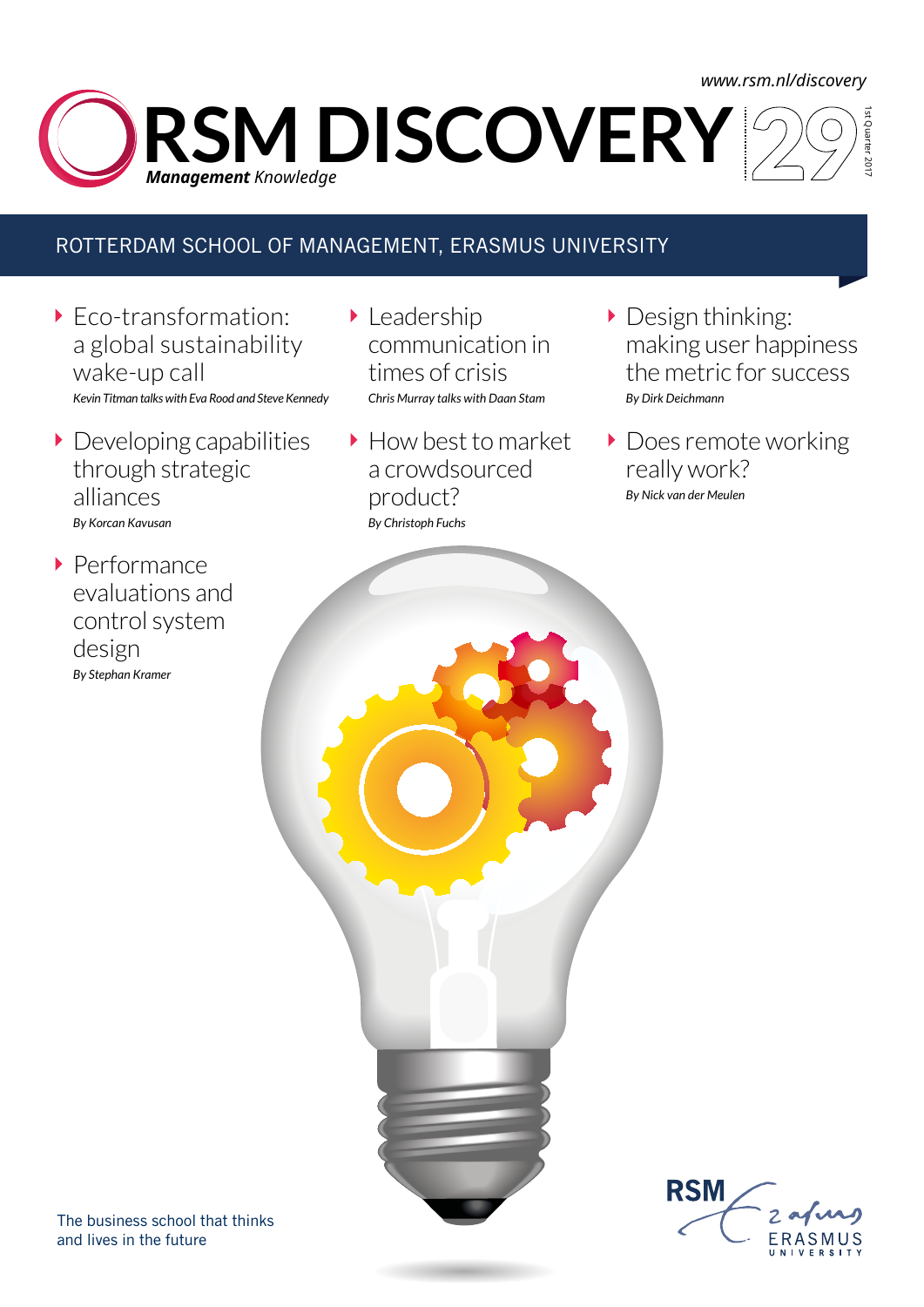# Eco-transformation: a global sustainability wake-up call

*Kevin Titman talks with Eva Rood and Steve Kennedy*

**A vital opportunity and responsibility exist for firms to devise new sustainable business models that tackle the pressing social and ecological challenges of our time. The global stakes involved requires scientists and business practitioners to work more closely than ever to innovate, and deliver effective solutions that simultaneously create social, ecological and commercial value. This is very much the mission of the Centre for Eco-Transformation.**



Sustainability has now long been on the corporate agenda and is well recognised as a boardroom level strategic issue. Yet, while positive strides have been taken to incorporate social and ecological issues into business decision-making, there is a continued collective failing to halt or reverse trends of ecological destruction.

Business models that rely on increasing sales often undo environmental efficiencies in energy or material resources. Business models of the new sharing economy often have unattended consequences such as poor consumer care of the product or increased consumer use. Science and business practitioners alike have much to learn about how companies may effectively create solutions that not only improve a firm's sustainability performance, but also consider that of the broader socio-ecological system.

Clearly a hands-on approach is required of thoughtful and learningbased experimentation – a conceptualplus-practical drive towards achieving global sustainability for the nine billion people who will inhabit the planet by 2050.

### **Areas of expertise**

In this burgeoning academic-corporate field of interest it is easy for firms and students alike to get lost in a myriad of buzzwords and fall into the trap of greenwashing. Through education and research directly involving business practitioners, the Centre for Eco-Transformation within the Erasmus Research Institute for Management aims to help develop theoretical and practical knowledge needed for sustainable socio-ecological systems.

The centre is based upon six main areas for exploration and practical application that underline just how wideranging and complex an area this has become. Steve Kennedy, scientific director of the centre, sees this multipart, research-based perspective on the field as the most effective way of helping companies scale up their business solutions in the most adapted manner possible: 'We have chosen to break down the field into six key areas of expertise – corporate sustainability, sustainability oriented innovation, ecosystems & biodiversity, circular economy, social entrepreneurship, and sustainability accounting. These six areas are all entry points for firms into how to address grand sustainability challenges, whereby they can begin to leverage their strengths, competencies and identify the areas where they still have much to learn.'

### **Academic-corporate dialogue**

The Centre for Eco-Transformation addresses very real ecological issues that underlie the foundations of society and on which business depends.  $\blacktriangleright$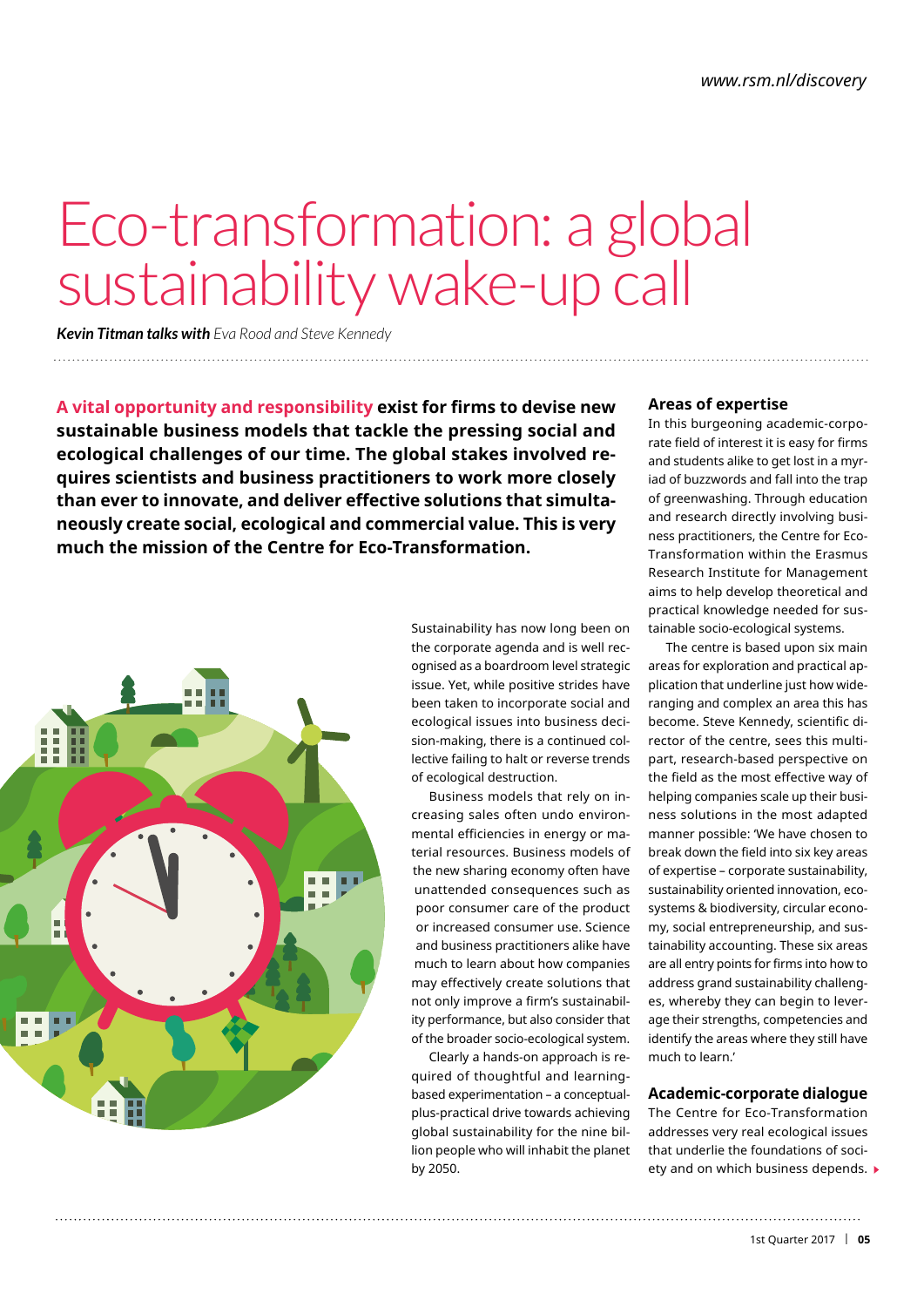## **RSM DISCOVERY** *Management Knowledge*

## Eco-transformation: a global sustainability wake-up call *(continued)*

*Kevin Titman talks with Eva Rood and Steve Kennedy* 

> In short, its first aim is to provide an understanding of the impact and dependence of the corporate world on social and natural capital. While on the surface this appears simple – what business can function without the availability of water, healthy soils or the fresh air we breathe? – for many firms the current state of the planet alongside the causes and consequences of ecological destruction can be a wake-up call.

> Secondly, the centre aims to help practitioners to act by providing access to cutting-edge management research, teaching and networks, while simultaneously learning from their experiences. This is a point underlined by the centre's managing director Eva Rood. 'Our core mission is to produce and disseminate knowledge, but if this knowledge is not picked up on and applied by firms then our work will always remain just at a conceptual level. We want to accompany businesses in creating future-ready solutions and models, help them set up networks to push through the findings of our collaborative work, and provide a forum for discussion between scholars, business people, policy-makers and the students of our programmes.'

#### **Collaboration**

Businesses interested in the activities of the centre and the many burning issues linked to corporate sustainability can get involved in a great many ways, from the creation of course content at Bachelor, Master, MBA and executive education levels through to the proposal of internships and real-life business case studies for research.

The specificity of the centre's mission lies in the extra focus placed upon the various ecological challenges raised by sustainability. In short, businesses need to wake up to the reality that their performance and the potentially negative impact it is having on the planet is having both environmental repercussions on the world and doing damage to their own commercial viability. Furthermore, firms can grasp the great opportunity that addressing ecological challenges represents to pursue new markets, create new sustainable products, services and business models whereby the firm and its stakeholders capture value.

**Understanding the challenges** Underpinning the mission and targets of the centre is the establishment of

*"We want to accompany businesses in creating future-ready solutions and models, help them set up networks to push through the findings of our collaborative work…"* 

*Eva Rood, managing director, Centre for Eco-Transformation*

a link between business performance, the creation of societal value, and comprehending how innovations and new business models may address ecological problems. The attractiveness of a company can be significantly boosted if it is committed to respecting the planet and becoming a supplier of ecological solutions. Firms may access and create new markets for goods and services, operate business models with lower material dependencies and become more resilient to a hotter, more volatile world. The value of activities such as preventing further land degradation and encouraging landscape restoration may not be intuitive to all entrepreneurs and company heads, but it is already a pre-condition for the long-term resilience of many existing businesses.

Companies that have already embraced this challenge are beginning to experiment with new strategies and organisational practices that may act as mechanisms to transform their operations. The circular economy has caught the attention of many firms, as rising and volatile prices of natural resources are helping firms to consider linear business models under a more critical light. Circular-based design thinking is helping firms to consider how to close material loops, extend product life and lifecycles, and better deliver consumer value.

Integrated reporting is also fast becoming a common practice of large firms to better understand their social and natural capital dependencies. Far from being a mere external communications exercise on the theme of